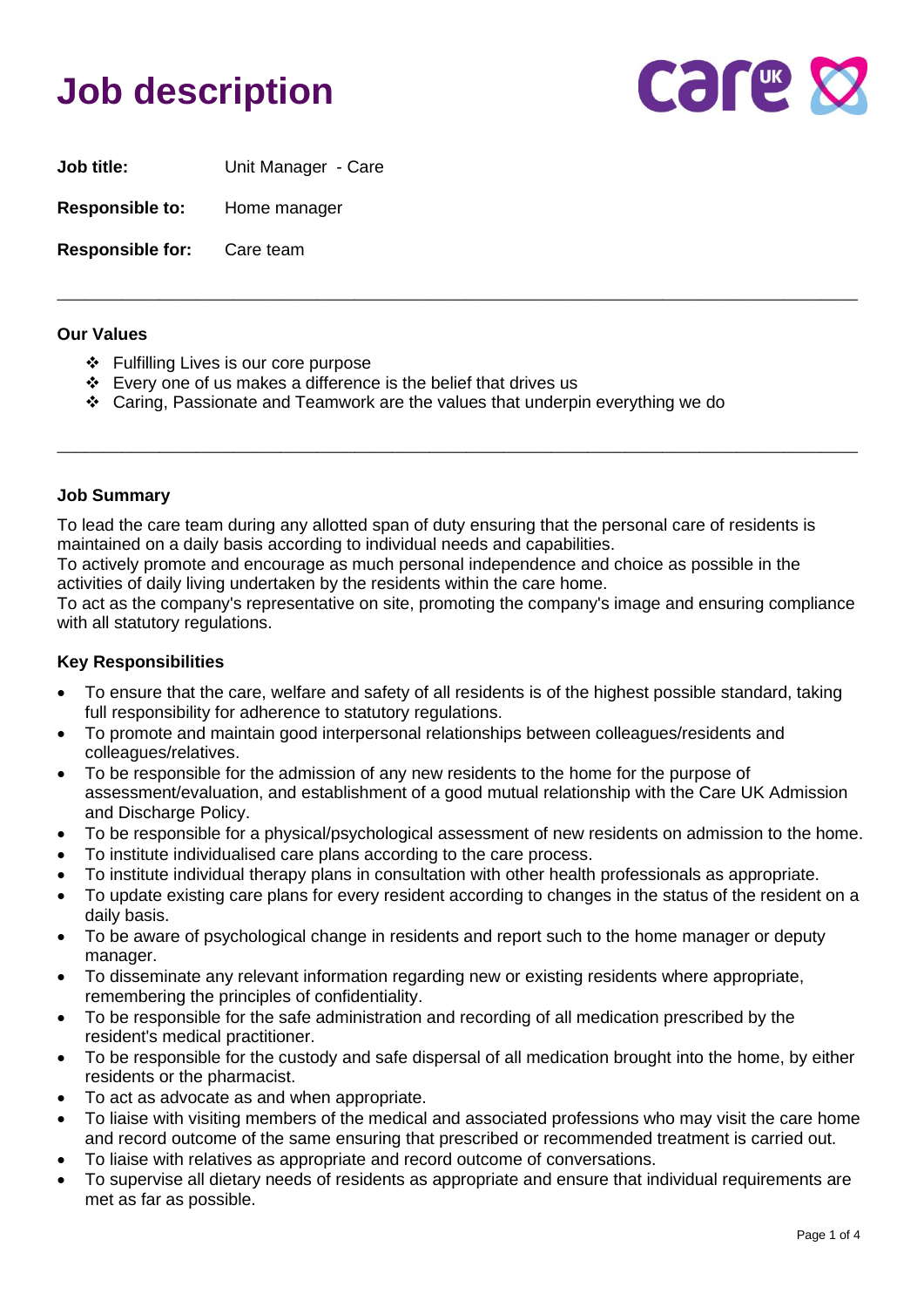- To ensure a safe and comfortable environment for the residents and to make the care home as stimulating and attractive to live in as possible.
- To be responsible for the care and protection of patients' property.
- Observe requirements of the Mental Health Act 1983 where applicable.
- To be familiar with the location of all documents appertaining to statutory requirements that you may be required to show to any inspecting body.
- To be available at all times to discuss any queries or concerns that anyone wishes to raise within the home.
- To ensure that confidential information regarding residents and colleagues received from the home manager is safeguarded.
- To ensure that the welfare, morale and safety of all personnel in the home is of the highest standard.
- To be involved in any team or individual training/teaching orientation programmes as required and to take an active interest in promoting new concepts of care after consultation with the home manager.
- To attend such training programmes/courses as are available and necessary to keep up to date and further existing personal knowledge.
- To inform the home manager of the condition/progress of all residents on a daily basis.
- To seek advice from the home manager if in any doubt about policy/procedure to be followed regarding any untoward occurrence in the care home.
- To ensure that the company's image is maintained appropriately, by promoting the professional appearance/manner of all members of the care home team.
- It may be necessary to assist with the recruitment process as directed by the home manager. The company's recruitment procedures must be followed at all times.
- To maintain efficient control and use of bank and agency staff ensuring that staffing levels are in accordance with company policy.
- Instigate investigation into complaints or accidents involving residents and/or colleagues.
- To ensure compliance with all statutory requirements in record keeping, documentation, time, health and safety and security as detailed in the company's policies.
- Ensure that any non-care home personnel including contractors are monitored when on site.
- Ensure that the correct supplies are purchased from the nominated supplier.
- To undertake any specific duties as delegated by the home manager on an ad hoc basis.
- Due to the senior nature of this post the home manager may require duties to be undertaken which may initially appear to be outside the remit of this job description and may involve additional working hours. The postholder will be required to meet these requirements as and when delegated by the home manager.

## **Safeguarding of Vulnerable Adults / Mental Capacity Act**

To complete training on Safeguarding of Vulnerable Adults and the Mental Capacity Act and be able to understand and implement SVA and MHA policies and procedures taking responsibility for reporting any safeguarding concerns to the senior person on duty or on-call Regional Director.

## **Health and Safety**

As an employee of Care UK, the post holder has a duty under the Health and Safety at Work Act 1974, to:

- Take reasonable care of the health and safety of themselves and all other persons who may be affected by their acts or omissions at work.
- Co-operate with their employer to ensure compliance with Health and Safety legislation and the Health and Safety policies and procedures of the organisation, not intentionally or recklessly interfere with, or misuse, anything provided in the interests of health, safety, or welfare, in pursuance of any of the relevant statutory provisions.
- To ensure that adequate measures are taken to protect the health and safety of all staff including the maintenance and upkeep of a safe environment.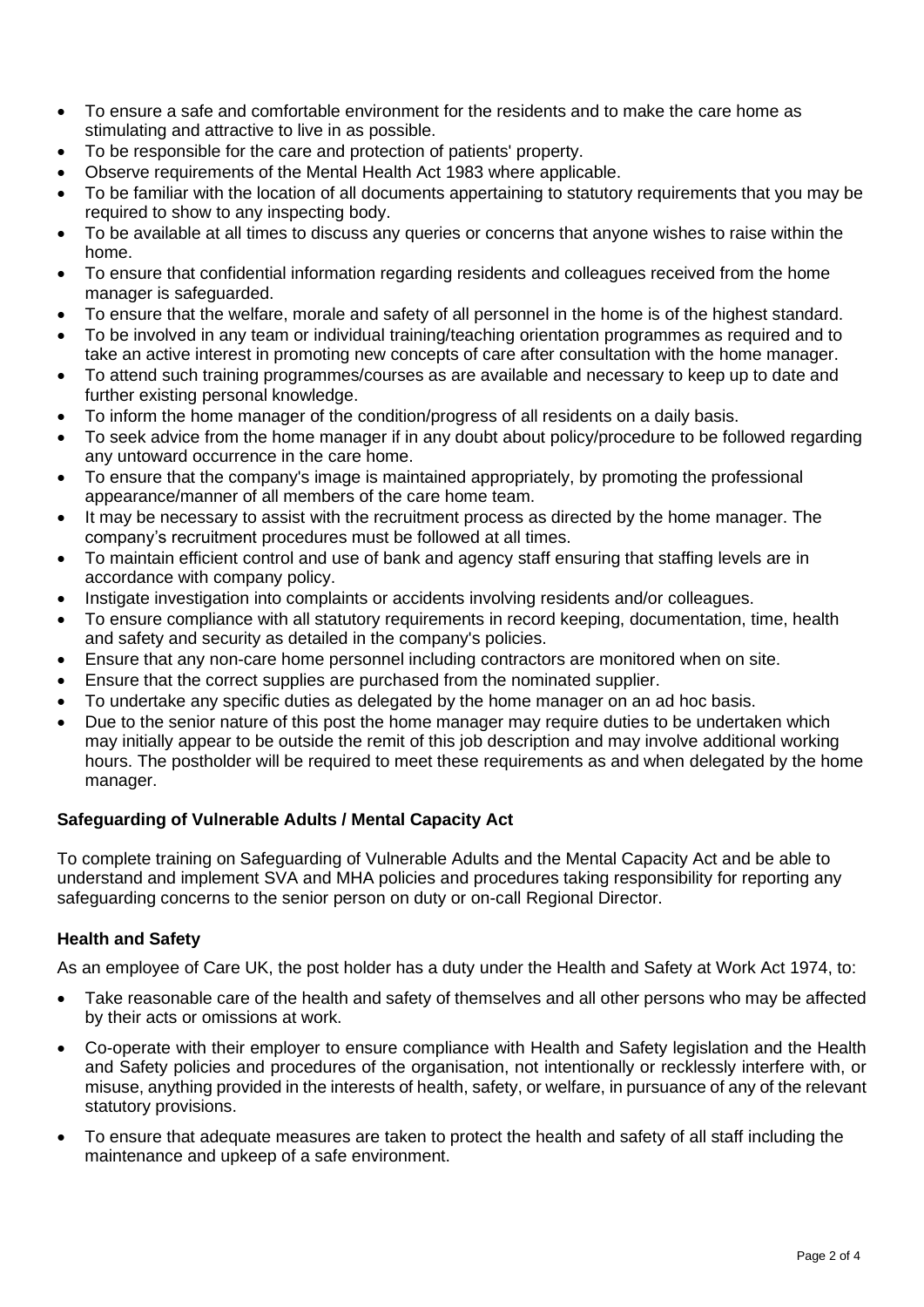## **Data Protection**

The post holder must at all times respect the confidentiality of information in line with the requirements of the Data Protection Act 2018 and the company's ISO27001 accreditation. This includes, if required to do so, obtain, process and/or use information held on a computer in a fair and lawful way, to hold data only for the specified registered purposes and to use or disclose data only to authorised persons or organisations as instructed.

- ❖ This list of duties and responsibilities is by not exhaustive and the post holder may be required to undertake other relevant and appropriate duties as reasonably required.
- ❖ This job description is subject to regular review and appropriate modification.